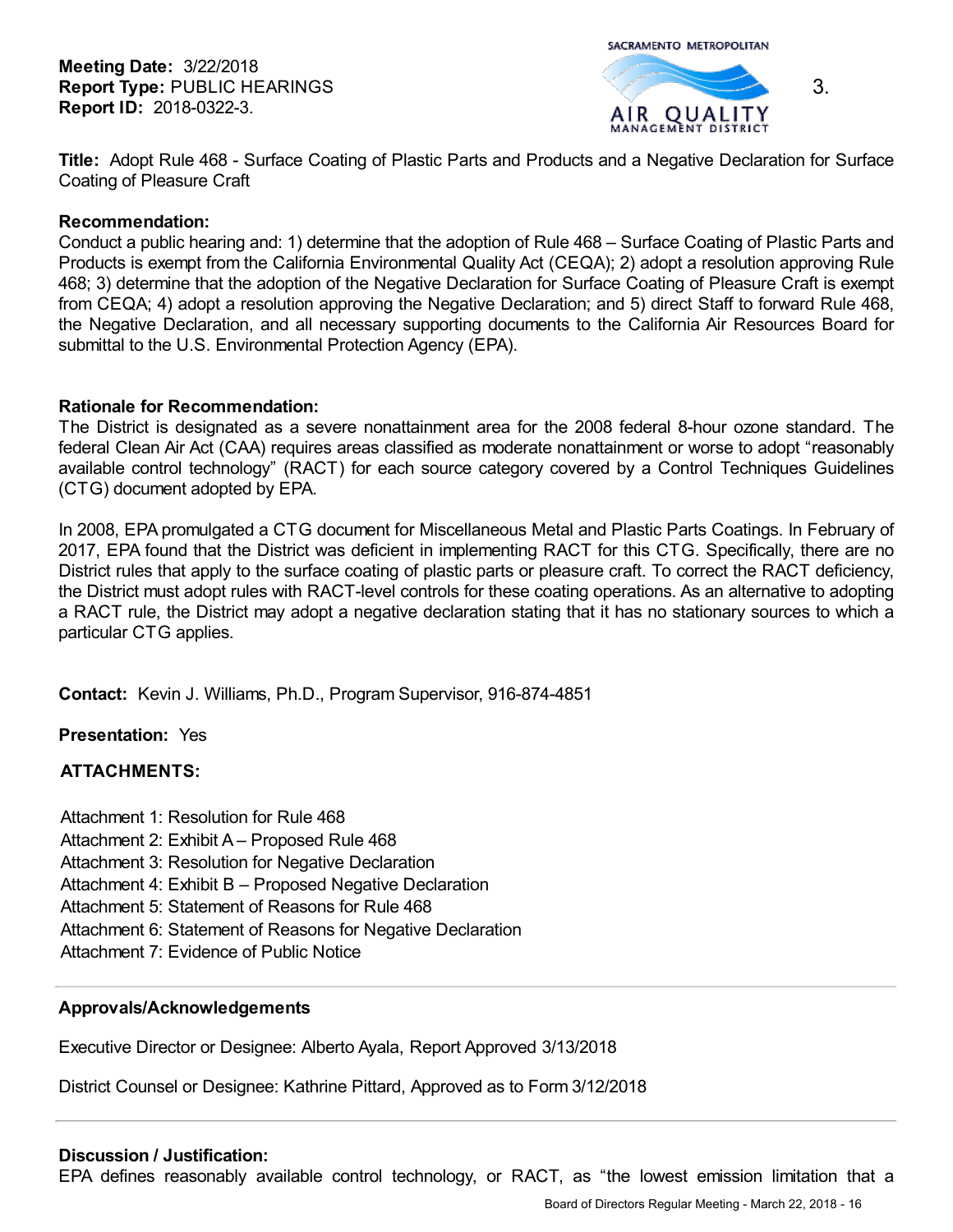particular source is capable of meeting by the application of control technology that is reasonably available considering technological and economic feasibility" (Federal Register Notice 44 FR 53761, September 17, 1979). Because of the District's designation as a severe nonattainment area for the 2008 federal 8-hour ozone standard, the District is required by CAA Section 182(b)(2) to implement RACT for each category of sources covered by a CTG document issued by EPA. On March 23, 2017, the District's Board of Directors approved a plan document, known as the "RACT SIP," to demonstrate that the District meets CAA RACT requirements. EPA determined the RACT SIP was deficient because it did not include a District rule implementing RACT standards for coatings that are applied to plastic substrates and pleasure craft, as specified in EPA's 2008 CTG for Miscellaneous Metal and Plastic Parts Coatings .

To remedy the RACT deficiency, Staff is proposing two actions. First, approve Rule 468 – Surface Coating of Plastic Parts and Products, which establishes RACT requirements for the coating of transportation plastic parts, business machine plastic parts, and miscellaneous plastic parts. Second, approve a negative declaration stating that the District has no pleasure craft coating operations governed by the CTG. The negative declaration is supported by Staff's research, which found that there are no pleasure craft coating operations in the District with VOC emissions above the CTG threshold of 2.7 tons per twelve-month rolling period.

If approved by the District's Board of Directors, Staff will forward Rule 468 and the negative declaration for pleasure craft coating operations to the California Air Resources Board for submittal to EPA as a revision to the State Implementation Plan.

# **Summary of Plan / Rule / Amendment:**

### Rule 468 – Surface Coating of Plastic Parts and Products

Rule 468 applies to facilities that perform surface coating of transportation plastic parts, business machine plastic parts, or miscellaneous plastic parts. Only facilities with actual volatile organic compound (VOC) emissions of 2.7 tons or more of VOC per 12-month rolling period from the coatings and associated cleaning activities are subject to the rule, consistent with the CTG. The rule exempts coating operations that are already subject to other District rules. VOC content limits do not apply to certain well-defined specialty coatings. In addition, sources may apply up to 55 gallons per 12-month rolling period of coatings that do not meet the VOC limits in the rule.

The VOC content limits for coatings are consistent with the limits in the CTG. The rule also contains work practice requirements for handling and storage of VOC-containing materials that are intended to reduce unnecessary evaporation and emission of VOC.

#### Negative Declaration for Surface Coating of Pleasure Craft

The proposed negative declaration lists the methods the District has used to identify applicable surface coating operations: review of permit files, the emission inventory for the federal Clean Air Plan, business listings, and yellow pages. Based on this research, the District has determined that there are no pleasure craft coating operations to which the CTG applies and does not anticipate that any businesses will propose constructing these sources in the future.

#### **Financial Considerations:**

Rule 468 will apply to only one District source. The source already has District permits for the applicable equipment, which is compliant with Rule 468, and Staff already inspects the facility. Therefore, the adoption of Rule 468 will not result in additional costs to the District. The adoption of the negative declaration for pleasure craft surface coating operations will likewise not result in additional costs to the District.

### **Emissions Impact:**

The one source that will become subject to Rule 468 already meets the rule requirements. Therefore, no additional emission reductions will result from the adoption of this rule. There are no emission impacts associated with the negative declaration for pleasure craft surface coating operations.

# **Economic Impact:**

The source that will become subject to Rule 468 already meets its requirements. Therefore, there will be no compliance costs or impacts to employment or the economy of the region. In addition, there are no economic